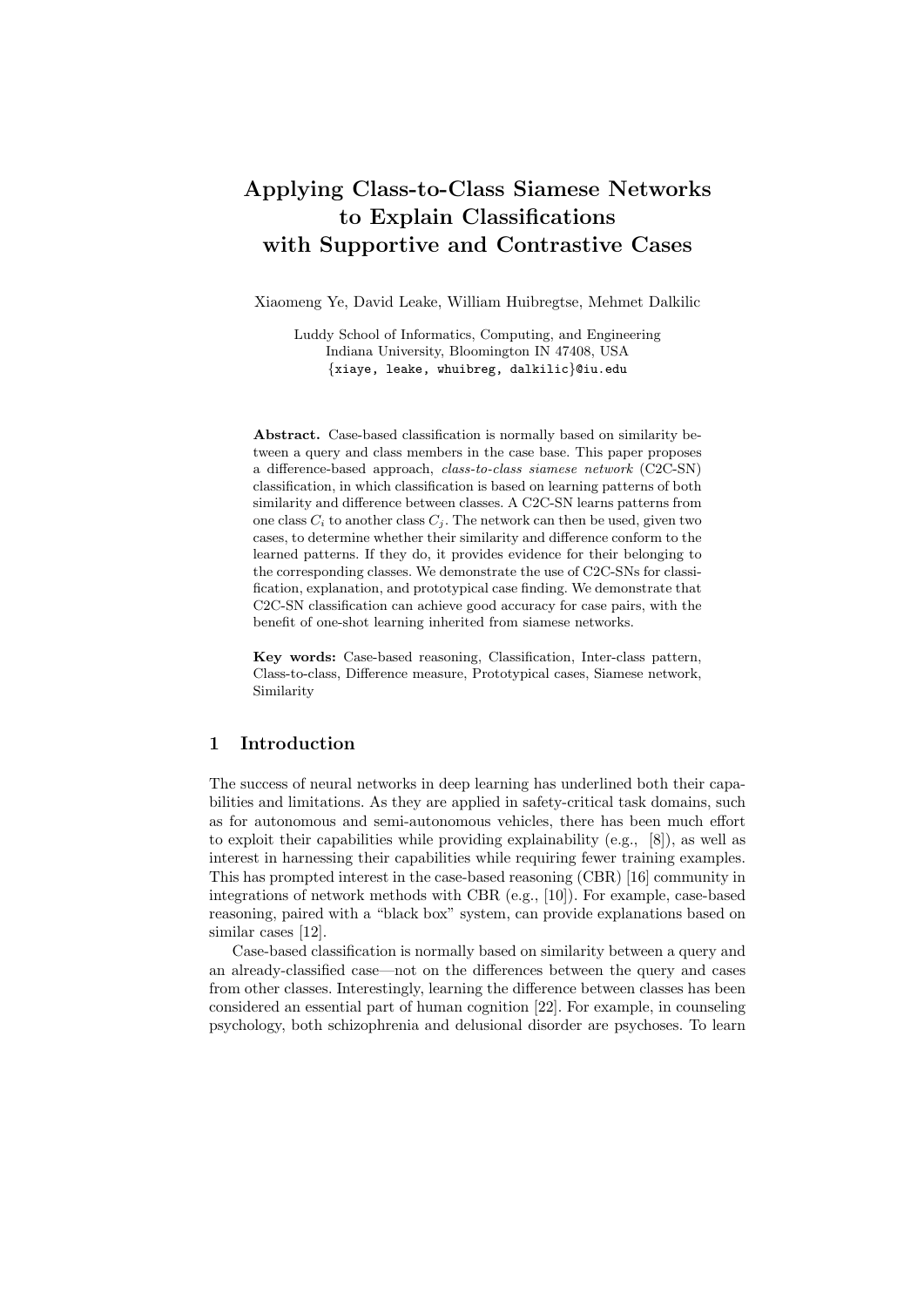to classify instances of the two illnesses, a counselor may put the cases of the two classes side-by-side and focus on the differences: schizophrenia causes functional impairment, while delusional disorder may not; furthermore, schizophrenia is associate with hallucination, while delusional disorder may cause "non-bizarre" delusions—that is, perceptions that might ordinarily occur.

Early research on case-based interpretation focused extensively on both similarities and differences, through processes such as "compare and contrast" [1] and the use of differences for indexing, to replace a retrieved case with a nearby alternative [2]. Automated classification methods for learning similarity have made impressive progress (e.g., [19]), including the use of deep learning—in particular, applying siamese networks [3]—to learn similarity [18]. However, such work generally focuses on capturing similarity, with difference captured implicitly, rather than explicitly focusing on difference considerations.

This paper presents an approach that uses inter-class patterns, the patterns of similarity and difference between two classes, in case-based classification. Specifically, it applies a class-to-class (C2C) approach for learning to distinguish inputs that belong to different classes, implemented with siamese networks, to create what we call a class-to-class siamese network (C2C-SN).

The proposed C2C-SN method is a knowledge-light approach that can make and explain classification decisions using inter-class patterns. We demonstrate that it can support classification tasks, one-shot learning, an enriched form of explanation by cases, and prototype finding. For explanation, as in standard case-based reasoning (CBR) systems, a system using C2C-SN can explain classifications by retrieving a case similar to the query ("The patient Q has delusional disorder because a similar patient A also has delusional disorder"). However, a C2C-SN can also offer explanations for negative conclusions by providing a constrastive argument ("The patient Q does not have schizophrenia. Although both Q and schizophrenia patient B have delusions, Q's delusion is far less bizarre").

The paper is organized as follows. First, we present background, briefly describing the class-to-class approach to classification, siamese networks, and explanation by presentation of cases. We next describe the C2C-SN approach and an evaluation of its performance for classification and one-shot learning. We then illustrate its value for providing explanations for classifications and for generating prototypical cases, which can in turn be used for classification. We close with conclusions and future directions.

## 2 Background

## 2.1 The Class-to-class (C2C) Approach

The C2C approach is based on the assumption that there exist consistent similarity and difference patterns between different classes. Such inter-class patterns can be learned and reused for various purposes.

The C2C approach was initially tested as a feature weighting method (C2C weighting) for a k-nearest neighbors classification algorithm. In general, the traditional weighting methods assume that similar cases share similar (non)important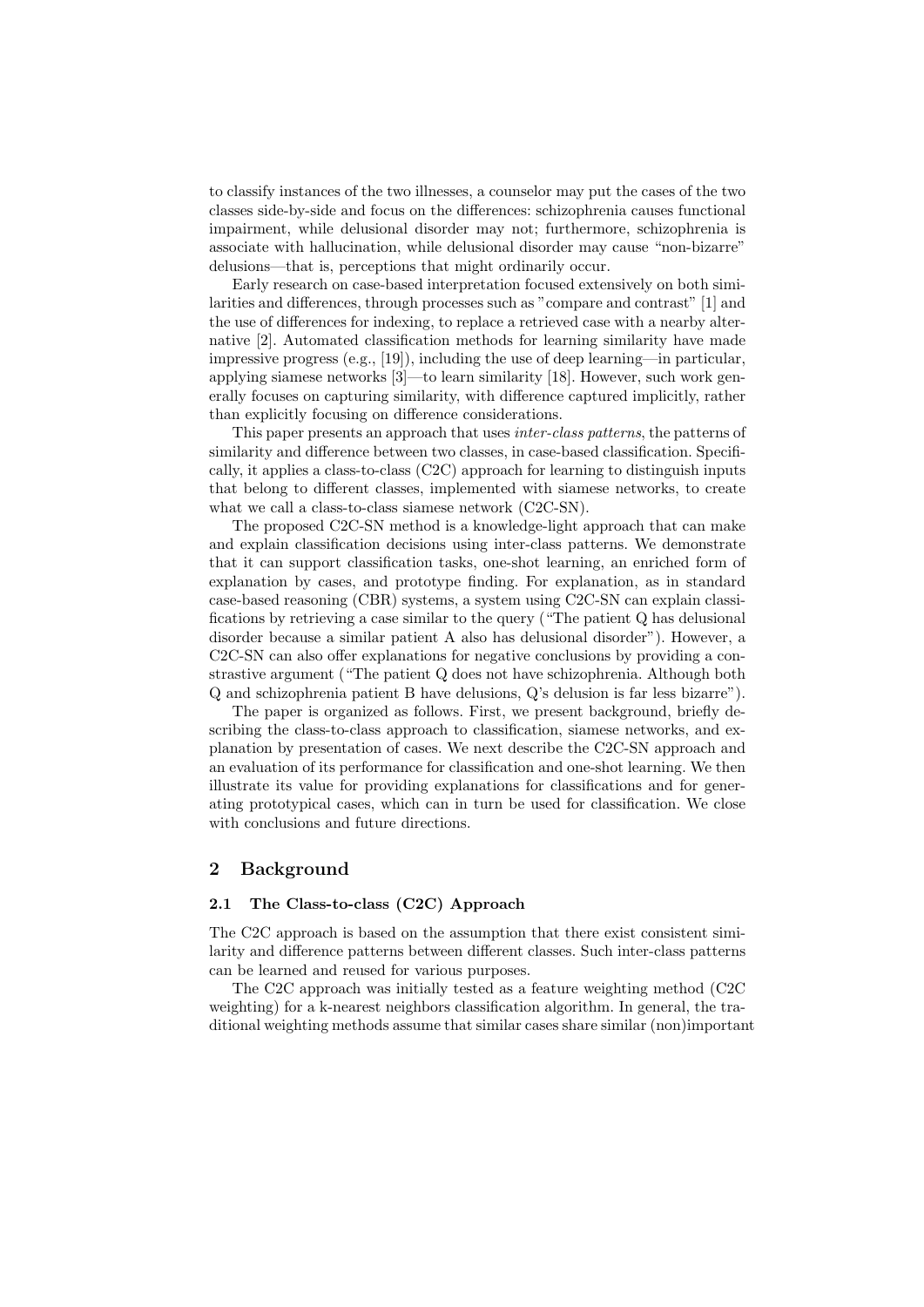features [17, 23]. C2C weighting adds another assumption: that cases of different classes differ from each other, with respect to certain features, in a consistent manner. Unlike traditional weighting methods, which focus on finding the pattern of features within a class, C2C weighting aims to learn the patterns between pairs of classes and to apply these patterns as an additional information source for classification [24, 25]. C2C weighting can be used in classification, case retrieval, and explanation. However, C2C weighting has limitations as well, such as poor classification accuracy when the inter-class patterns involve hidden relations between features. The approach presented here does not use C2C weighting.

## 2.2 Siamese Networks

Siamese networks (SN) were introduced in the 1990's by Bromely et al. [3]. A siamese network consists of a pair of identical networks, each receiving different input vectors, but joined together at a distance measure layer, which outputs a result value. The twin networks share the same weights and configuration and, therefore, perform identical feature extraction on each of the two inputs. At the distance layer, the distance between the extracted features is computed and transformed to a value between 0 and 1 using a sigmoid function [4]. A siamese network can be used for classification, similarity assessment, as well as feature extraction in CBR [18].

In contrast to a neural network that learns to directly classify input cases into classes, a siamese network learns a similarity function between cases. While a neural network for classification needs many samples from every class, a siamese network may even require only a single instance of a new class to achieve one-shot learning ability [13].

An important benefit of siamese networks for learning from limited data is that training is based on pairs of cases, rather than only single cases [13]. If there are  $n$  cases in a case base, a neural network for classification can train on n input cases and their expected classifications, while a SN can train on  $n \times n$ pairs of input cases and their expected similarities (which, in the absence of other information, can correspond to 0 if they belong to different classes and 1 if they belong to the same class). When given a single case from a new class, a neural network for classification can only train once for the new class, while a siamese network can train on  $n + 1$  pairs of cases involving the new case, by pairing the new case with  $n$  old cases and itself. This enables much more rapid training.

## 2.3 Explanation by Cases in CBR

From the early days of CBR, the ability to explain the outputs of CBR systems by presenting the cases on which they are based has been an important benefit of case-based reasoning [14]. The value of such explanations has received experimental support [6]. A recent focus is explaining black-box systems such as neural networks by "twinning" them with CBR systems [11]. In the twin system, the artificial neural network (ANN) component is expected to produce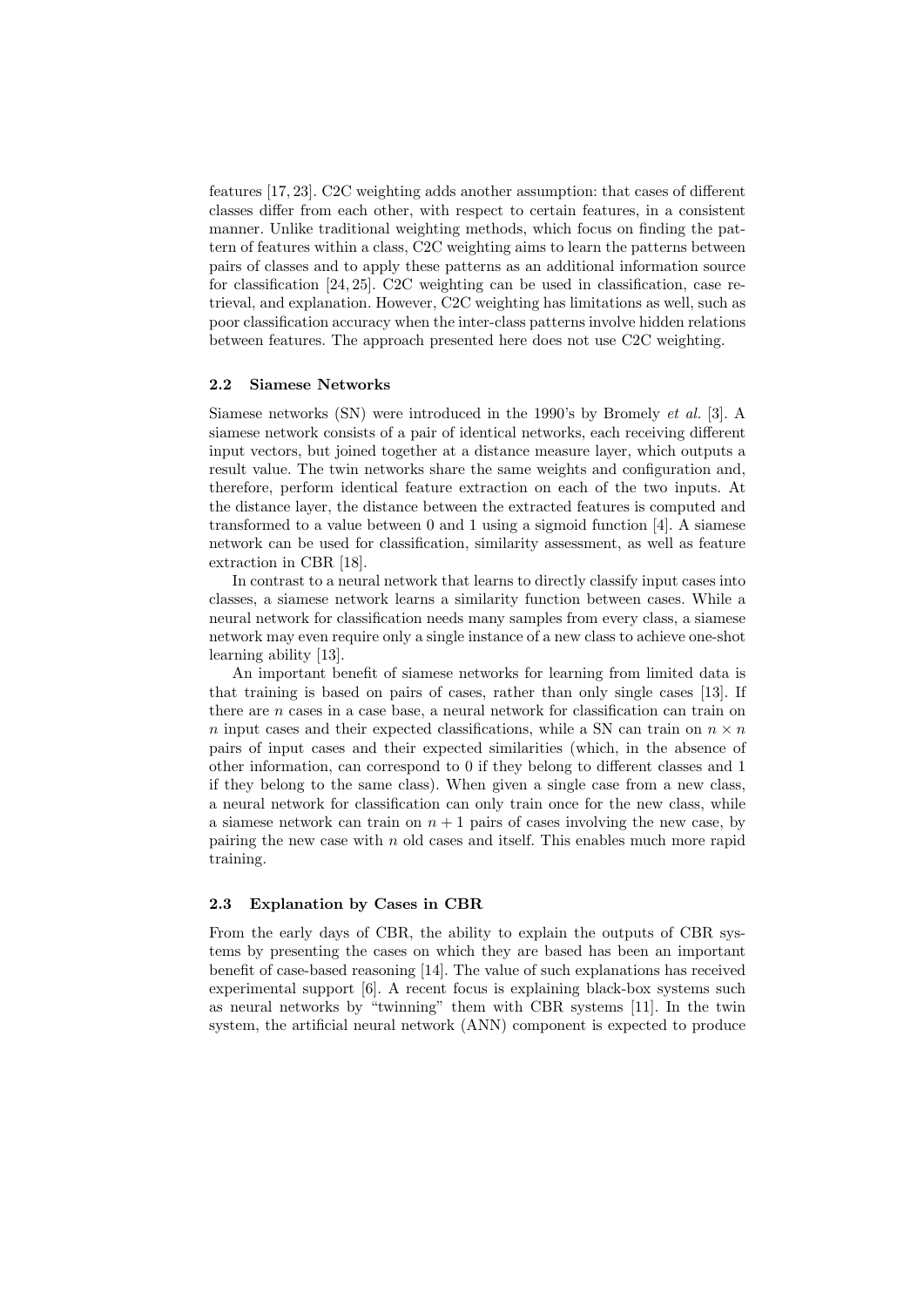high-quality predictions while the CBR component provides explanations for the ANN's outputs. The explainability provided by the CBR system is posthoc, meaning that the CBR system provides explanation of the ANN's output after the ANN makes the prediction. Displaying the conclusion along with the retrieved case is expected to boost the user's confidence compared to simply displaying the solution or displaying a rule used in finding the solution [6].

For explaining classifications based on cases, multiple approaches have been advanced for providing convincing evidence. Doyle et al. [7] suggest that cases between the query and the class boundary are more convincing support than the nearest neighbor of the query. By using a metric based on explanation utility rather than on similarity, their CBR system retrieves cases to best explain the class prediction. To aid users of a design feasibility assessment system in assessing the severity of design problems, Leake et al. [15] use bracketing cases (the most similar cases and without the problem) to illustrate the limits of the problem. Nugent et al. [20] illustrate an example of a fortiori arguments: A child pleading to her parent to see the movie Harry Potter will use the example of a much younger child who has seen the movie, instead of the example of a similar-age child, based on the assumption that "the older you are, the more likely you are allowed to see the movie." The authors frame this in terms of the concept of nearest unlike neighbor (NUN), the nearest neighbor of a different class. If the difference between NUN and the query case is large, this contrastive evidence suggests that the query is far from the class boundary and the prediction is thus convincing.

# 3 Class-to-class Siamese Networks

To combine C2C weighting with siamese networks for case-based classification, we propose a new network approach, the *class-to-class siamese network* (C2C-SN). The general structure of a C2C-SN is shown in Figure 1. The network is trained by pairs of cases to extract features that can be used to characterize a pattern between two specific classes. The twin networks extract features from the input cases. The difference between the extracted features is passed to a neural network learning the inter-class pattern, which outputs a number between 0 and 1 indicating the extent to which the extracted feature difference matches with the target pattern.

A premise of the approach is that, because the pattern between every pair of classes is unique, so is the feature extraction procedure for this pattern. For example, considering classifying psychotic diagnoses such as schizophrenia, delusional disorder, and schizotypal personality disorder: The difference between schizophrenia and delusional disorder may be focused on functional impairment; while the difference between schizophrenia and schizotypal personality disorder may be on delusions and illusions.

In the following, a C2C-SN learning the pattern from a class  $C_i$  to a class  $C_j$  will be denoted as a  $C_i - C_j$  SN. When  $i = j$ , the corresponding siamese network  $C_i - C_i$  SN learns the similarity pattern within the class  $C_i$ .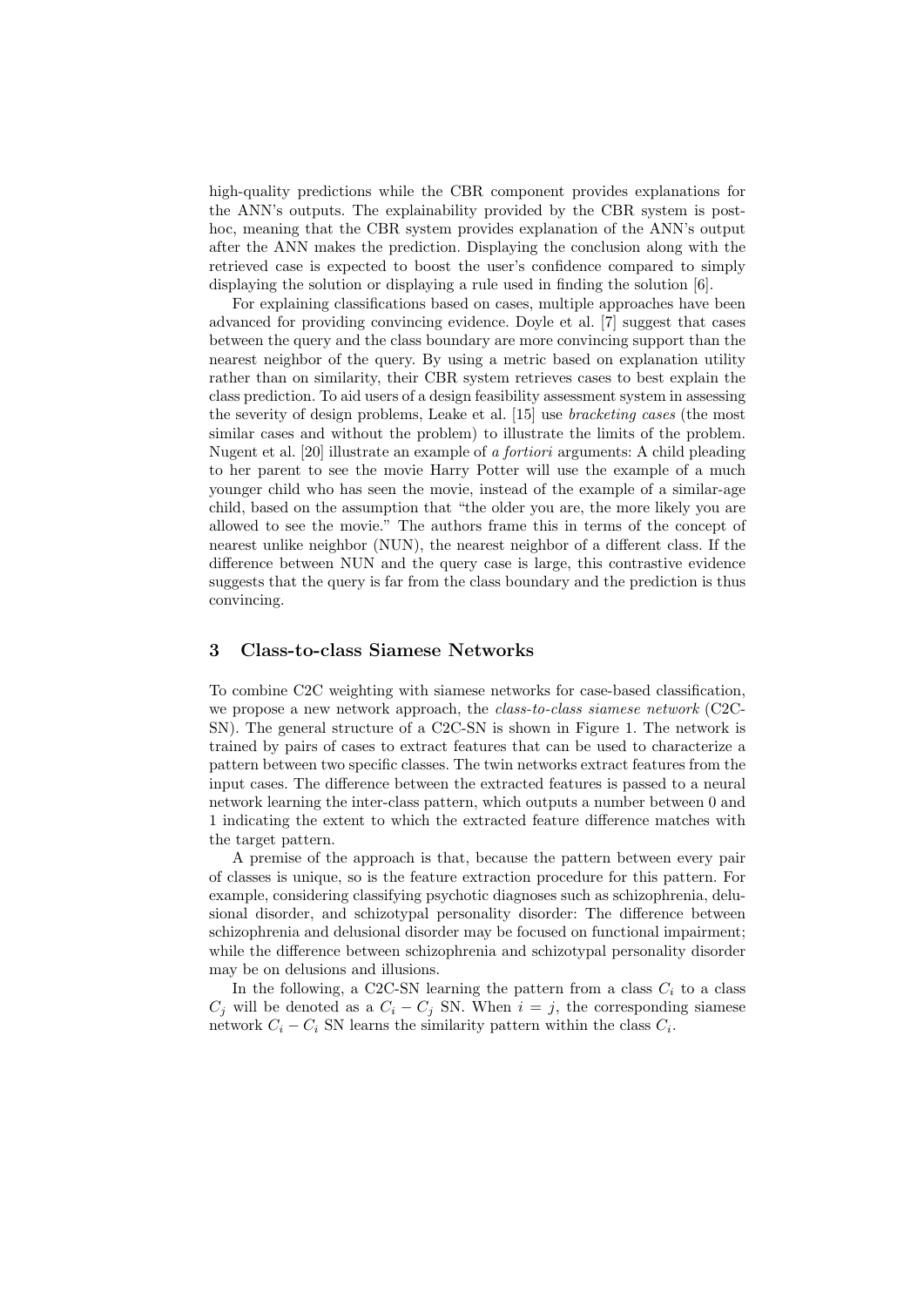

Fig. 1: The Structure of a C2C-SN

Each  $C_i - C_j$  SN can be trained by back propagation. The features of a pair of cases  $(case_1, case_2)$  are the input. A pair of cases is a positive pair (with output label 1) if the case<sub>1</sub> is an element of  $C_i$  and case<sub>2</sub> is an element of  $C_j$ . All other pairs of cases are negative pairs (with output label  $0$ ). If there are  $m$ classes, then there can be a family of up to  $m^2$  C2C-SNs as there are  $m^2$  pairs of classes. If the inter-class patterns are symmetric, then the number of patterns and networks is reduced by half.

## 3.1 Benefits of the C2C-SN Approach

A C2C-SN combines benefits from both the C2C approach and neural network learning. The C2C approach enables explaining membership in a class  $C_i$  by the fact that that the input case is different from  $C_j$  cases in a way that existing  $C_i$ cases are different from  $C_i$  cases, as shown in their C2C weighting [24]. In other words, C2C-SN can offer a supportive/contrastive explanation by providing a case of the same class or a different class.

The use of a siamese network provides several benefits beyond prior work on the C2C approach: (1) Hidden Features and Relationships: Prior work on C2C weighting assigns weightings to surface features to reflect inter-class patterns. Use of the network in C2C-SN enables learning patterns in both surface features and implicit features. (2) Flexible Patterns: A major flaw of C2C weighting is that one weighting can only capture one pattern. If there exist multiple patterns between two classes, multiple weightings are needed and training convergence is more difficult. The ability of networks to represent rich concepts enables the C2C-SN approach to capture complex relationships between two classes with one network. (3) Difference Direction and Magnitude: C2C weighting learns the direction of a inter-class pattern. In addition to the direction, C2C-SN also learns the strength of an inter-class pattern. (4) Lastly, inherited from siamese networks, a C2C-SN has one-shot learning ability.

# 3.2 Building a C2C-SN

Given a working SN for a task domain, a C2C-SN learning the  $C_i - C_j$  pattern can be generated by converting the existing SN with following steps.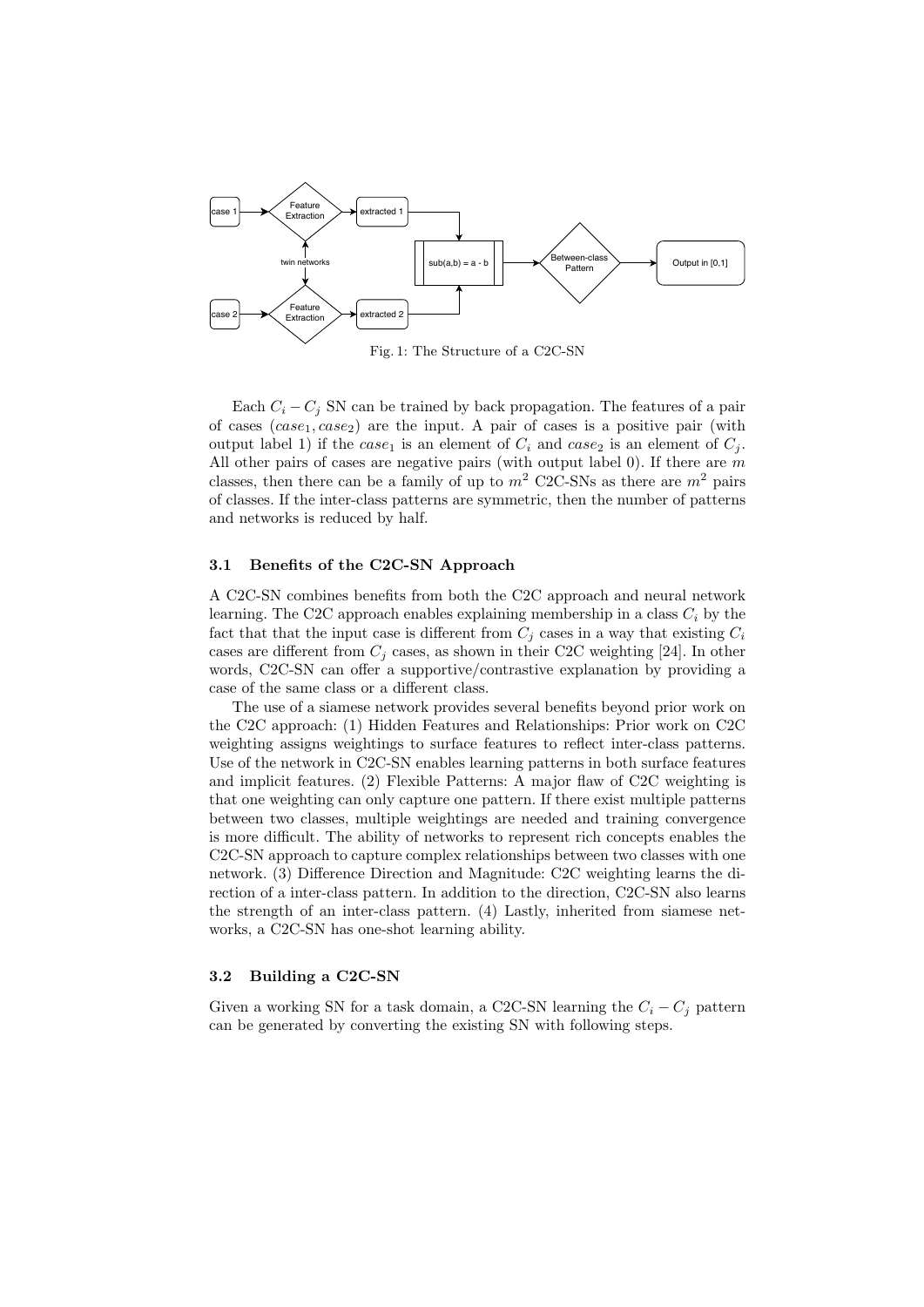## Assemble the network:

- 1. Reuse the upper layers of the network: If the SN performs well (as a classification tool or a similarity measure), then the upper layers are powerful enough to extract hidden features for the task domain. The same configuration (layers and connections) for the upper layers of the SN can be used in a C2C-SN, however the trained weights and biases will be different.
- 2. Reconfigure the lower layers of the network: A SN's lower layers are used to calculate the distance between two extracted features, while a C2C-SN's lower layers are used to learn the pattern between the two extracted features. Therefore the lower layers of the SN need to be replaced. Because the interclass pattern might be hidden, a dense network is recommended.

## Train the network:

- 1. Assemble and relabel training/testing pairs: Collect pairs of cases for training and testing. If the first case of the pair is of class  $C_i$  and the second case is of class  $C_i$ , then the pair label is 1, otherwise 0.
- 2. Retrain: Train the network weightings using back-propagation.

## 4 Experiments

This section illustrates and tests the performance of a C2C-SN for classification, one-shot learning, explanation, and prototypical case finding. Most experiments were conducted on the MNIST dataset. The dataset contains 60,000 training cases and 10,000 testing cases. Each case is a  $28 \times 28$  image of a handwritten numerical digit, with each digit considered a class, providing ten classes labeled  $C_0$  through  $C_9$  for digits 0 through 9. Each digit appears in roughly the same number of cases.

The standard SNs and C2C-SNs were trained and tested on pairs of cases. Training pairs were assembled from the training set and testing pairs from the testing set.

We modified an existing SN implementation for classification in MNIST [5] to build C2C-SNs. In its original form, the upper layers first extract features from two cases, and the lower layer is a distance layer that computes the Euclidean distance between extracted feature vectors. The feature extraction layers are optimized by contrastive loss. This SN is referred to as the standard SN.

We reused the same initial configuration for the upper layers because the standard SN proved to be capable of extracting feature vectors for the classification task. The lower layers, however, are replaced with a subtraction layer, calculating the element-wise difference between two hidden vectors, followed by four fully connected ReLU (rectified linear unit) layers of 128 nodes, and a final output layer with a single node using sigmoid activation.

For a C2C-SN learning the  $C_i - C_j$  pattern, we assembled  $C_i - C_j$  pairs as the positive examples (labeled 1), and  $C_x - C_y(x \neq i \text{ or } y \neq j)$  pairs as negative examples (labeled 0). Note that a  $C_i - C_y$  pair and a  $C_x - C_j$  pair are both negative examples. Last, we retrained the network using contrastive loss [9].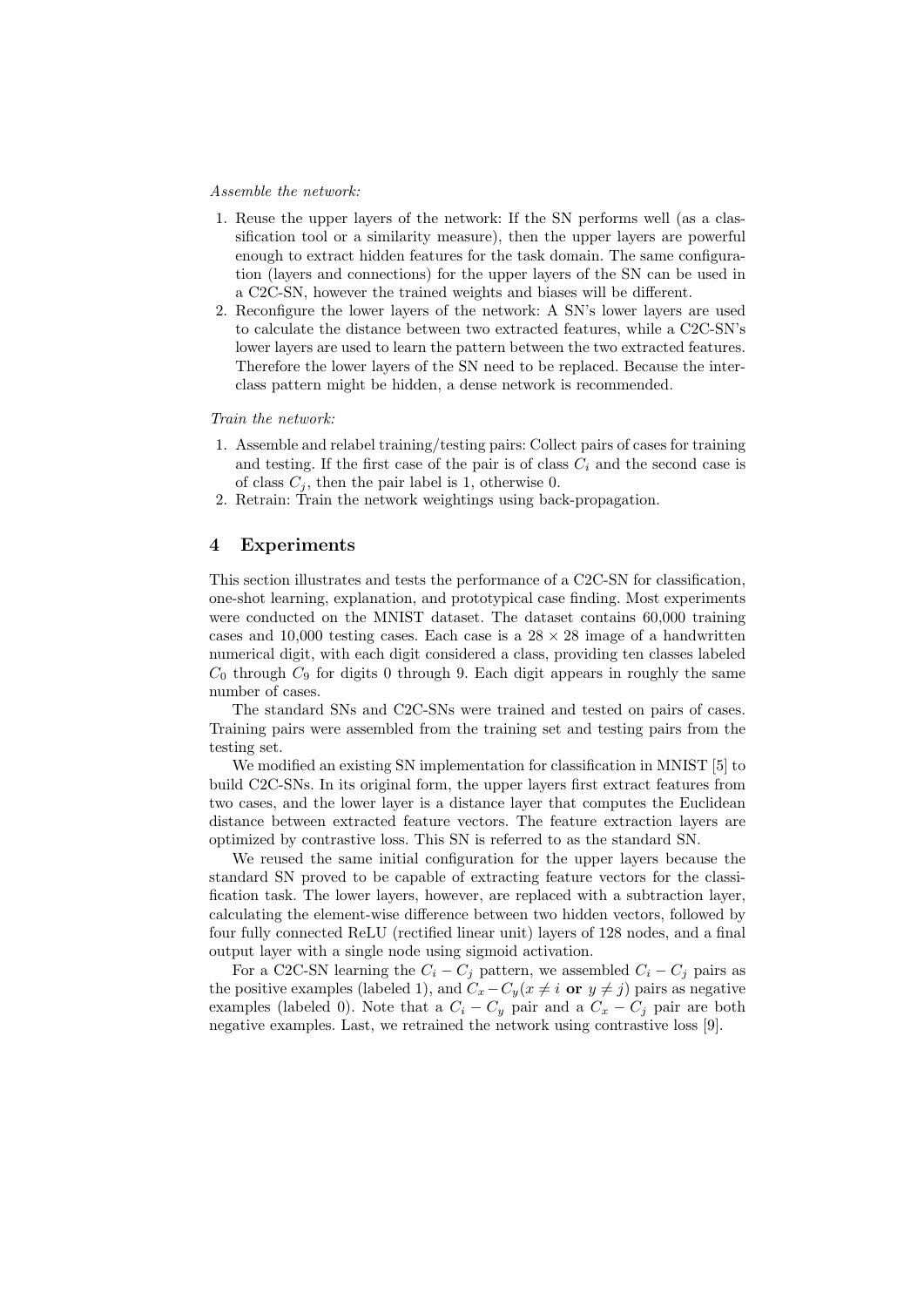Table 1: Pair Accuracies for the MNIST Dataset

|                                                                               | $i=10$ |  |  |  |  |  |
|-------------------------------------------------------------------------------|--------|--|--|--|--|--|
| $C_i - C_i$ SN $ 0.991 0.994 0.982 0.981 0.985 0.985 0.987 0.978 0.978 $      |        |  |  |  |  |  |
| $ C_i - C_{i+1}$ SN $ 0.992 0.987 0.982 0.981 0.984 0.985 0.980 0.978 0.969 $ |        |  |  |  |  |  |

#### 4.1 Classification Accuracy of Pairs

Pair accuracy is defined as the percentage of correctly identified labels for positive and negative pairs. To illustrate the classification performance, we tested the classification accuracies of multiple C2C-SNs. The  $C_i - C_i$  SNs illustrate the capability of C2C-SNs that learn the similarity patterns within each class, while the  $C_i - C_{i+1}$  SNs illustrate the capability of C2C-SNs that learn inter-class patterns.

For both training and testing, 5,000 positive and 5,000 negatives pairs were used. For a  $C_i - C_j$  SN, all of the 5,000 positive pairs were  $C_i - C_j$  pairs. Of negative pairs, 35% pairs were  $C_i - C_y$  pairs, 35% were  $C_x - C_j$  pairs, and the remaining 30% were  $C_x - C_y$  pairs, where  $x \neq i$  and  $y \neq j$ . The breakdown of negative pairs is intended to emphasize pairs that partially mismatch. Table 1 shows the performance of the best validation run chosen among 20 epochs.

In comparison, the original implementation of the standard SN (from which we derived our C2C-SNs) achieved a pair accuracy of 97.2% after 20 epochs, each epoch with 60,000 positive pairs and 60,000 negative pairs [5]. Note that the meanings of accuracy are different for a standard SN and a C2C-SN, therefore they are not directly comparable: (1) For the standard SN, a positive pair is a pair of cases in the same class  $C_i$ , where i is unspecified (2) For a  $C_i - C_j$  SN, a positive pair is of  $C_i - C_j$ , where i and j are determined.

# 4.2 One-shot Learning

We tested the one-shot learning ability of C2C-SNs in comparison with SNs. One-shot learning ability is the ability to learn when a minimum number of training cases for a certain class are presented.

In this experiment, we restricted the number of  $C_5$  cases,  $n_5$ , in the training set, and compared the performance of the standard SN, the  $C_5 - C_5$  SN, and the  $C_5 - C_6$  SN. The number of  $C_5$  training cases  $n_5$  is set to 1, 10, 100, and 1,000, for four different experiments.

To ensure fairness and consistency in the comparison, each network was trained with 1,000 positive pairs and 1,000 negative pairs. The pairs were different for different networks. For the standard SN and the  $C_5 - C_5$  SN: the positive pairs were 1,000  $C_5 - C_5$  pairs (which may include repeated pairs because  $C_5$  cases are limited); the negative pairs were 350  $C_5 - C_j (j \neq 5)$  pairs, 350  $C_i - C_5(i \neq 5)$  pairs, and 300  $C_i - C_j(i \neq 5$  and  $j \neq 5)$  pairs. For the  $C_5 - C_6$ SN: the positive pairs were  $1,000 \, C_5 - C_6$  pairs; the negative pairs were 350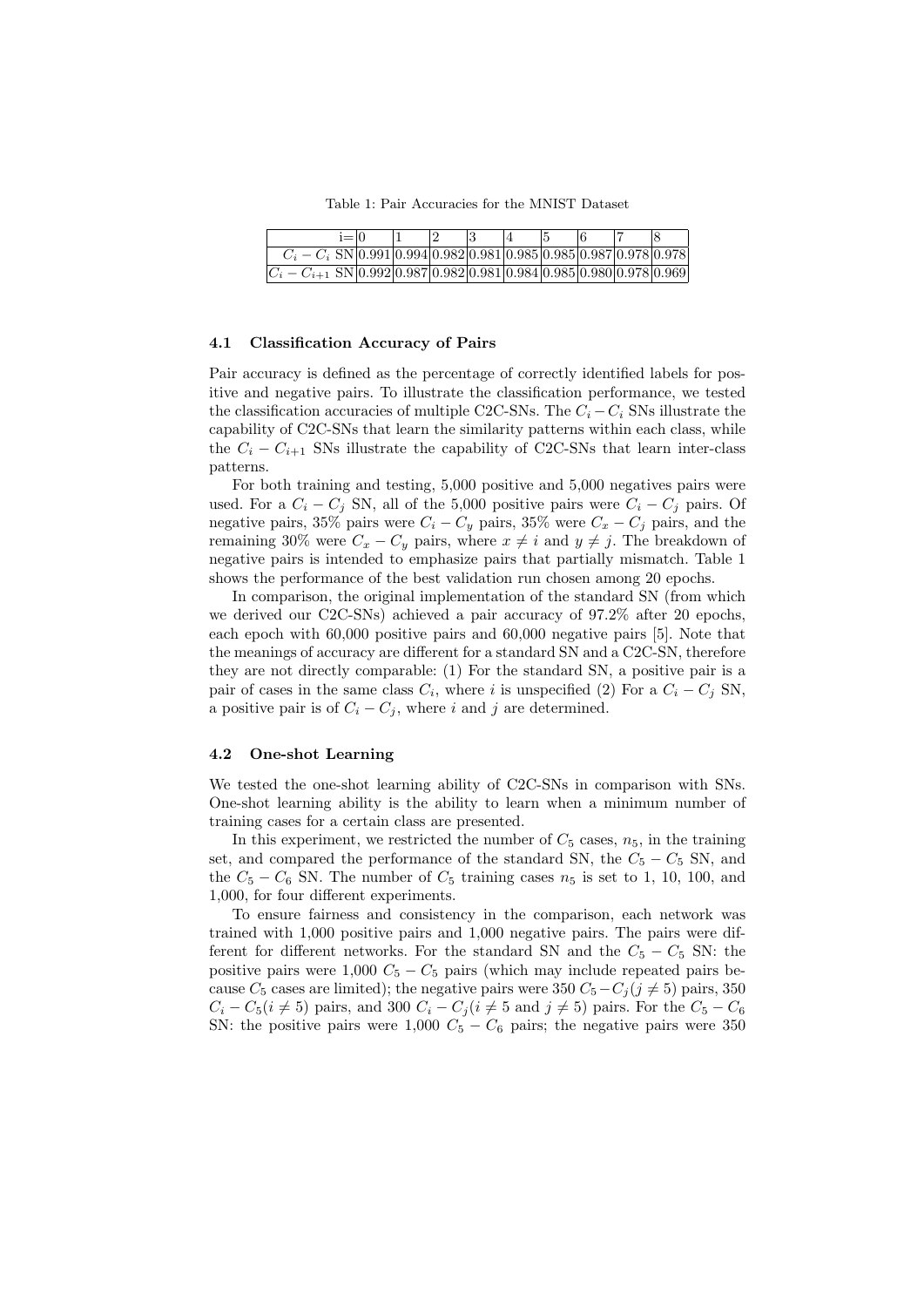

Fig. 2: The accuracies of networks under different one-shot learning constraint

 $C_5 - C_i (j \neq 6)$  pairs, 350  $C_i - C_6 (i \neq 5)$  pairs, and 300  $C_i - C_j (i \neq 5)$  and  $j \neq 6$ ) pairs.

Additionally, the standard SN received 100  $C_i - C_i$  training pairs for every i except when  $i = 5$ . The extra training pairs were available only for the standard SN but not for C2C-SNs, because the standard SN learns a distance measure across all classes. We tested the performance of the standard SN with and without the extra training pairs.

After training, each SN was tested with 1,000 positive pairs and 1,000 negative pairs assembled from the testing dataset, in which the number of  $C_5$  cases was not restricted. We recorded the highest validation accuracy across 20 epochs of training and testing. The experiment was run 10 times and the average was used as the final results. The results are shown in Figure 2. We observe:

- The standard SN benefits strongly from the extra training pairs. A distance measure trained for all classes rather than only for  $C_5$ , giving additional data, benefits performance on  $C_5$  as well. This contributes to the standard SN being superior when a minimum number of  $C_5$  cases is available.
- The  $C_5-C_6$  SN performs better than the  $C_5-C_5$  SN. The positive examples for the  $C_5 - C_5$  SN are pairs of few  $C_5$  cases. Both sides of the  $C_5 - C_5$  pairs have few cases and the knowledge available to exploit is minimal. On the other hand, the positive examples for the  $C_5 - C_6$  SN are  $C_5 - C_6$  pairs. While  $C_5$  cases are limited,  $C_6$  cases are abundant, leading to more variety of training pairs and thus more knowledge to exploit.
- The  $C_5 C_6$  SN has the fastest accuracy growth throughout the multiple experiments. As more  $C_5$  cases are available, the first case of  $C_5 - C_6$  pairs is no longer restricted to a single case, and the  $C_5 - C_6$  pattern becomes easier to learn. In Figure 2, when  $n_5 = 5$  and  $n_5 = 10$ , the  $C_5 - C_6$  SN achieves superior accuracy, even in comparison to the standard SN with bonus training pairs.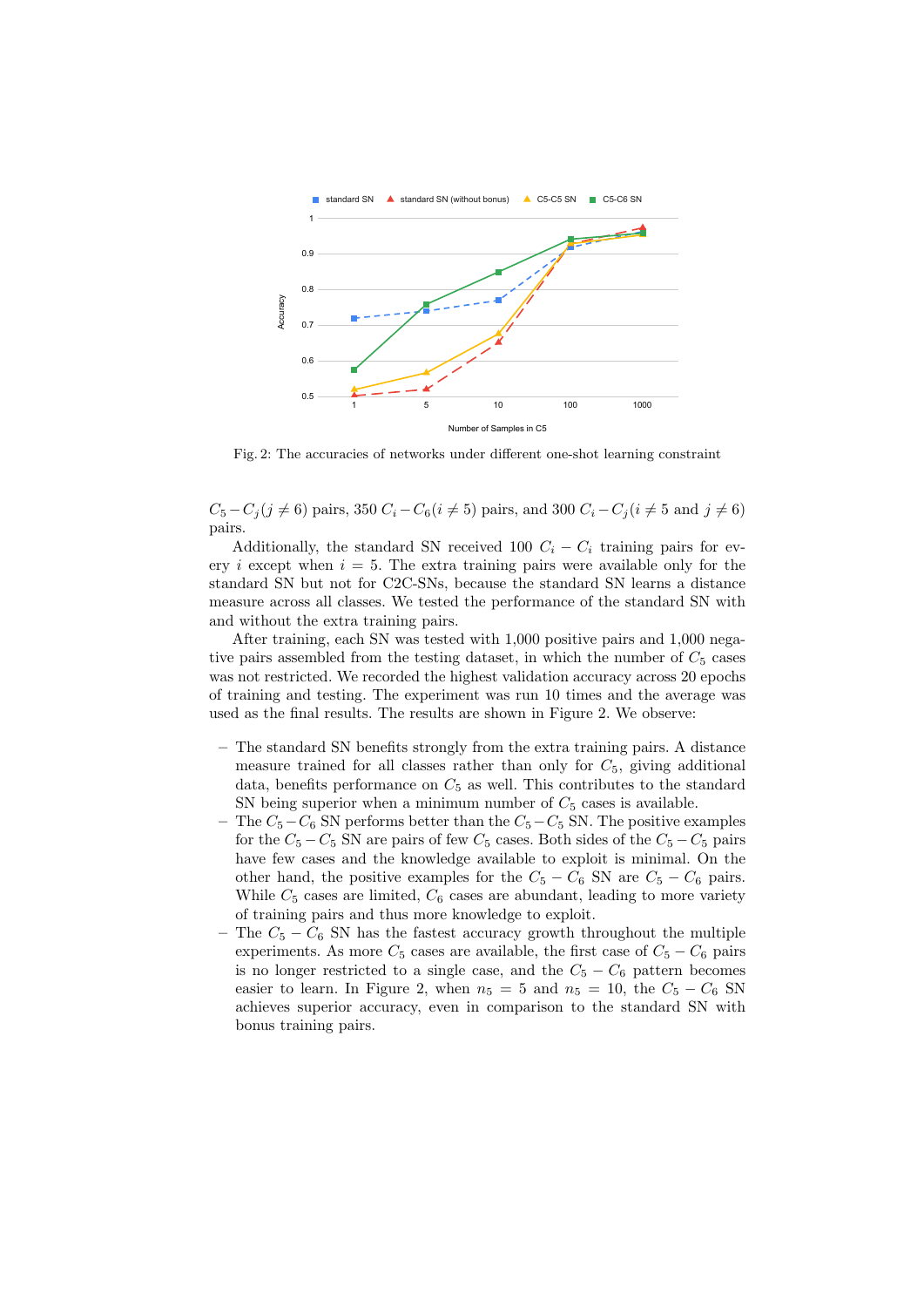

Fig. 3: The accuracy of C2C-SNs under different one-shot learning constraints. Dashed lines are  $C_i - C_i$  SNs and solid lines are  $C_i - C_{i+1}$  SNs

A second experiment was conducted using the same settings but for 10  $C_i-C_i$ SNs and and 10  $C_i - C_{i+1}$  SNs where  $0 \leq i \leq 9$ . The highest validation accuracy across 10 training epochs was recorded for each SN. As shown in Figure 3,  $C_i$  –  $C_{i+1}$  SNs generally outperformed  $C_i - C_i$  SNs in one-shot learning settings, and they eventually converged to similar accuracy when more cases were available.

## 4.3 Explanation By Cases

Here we illustrate the ability of C2C-SNs to support explanation. We start with showing conventional CBR explanation (by presenting a similar case), followed by explaining contrastively (by presenting a relevant different case from a nontarget class). Finally, we demonstrate its ability to find a prototypical case.

Explanation by a Similar Case in the Target Class: Given a query  $q$ , we can pair it with  $C_i$  cases to form  $q - C_i$  pairs for each i, then apply a  $C_i - C_i$ SN to the pairs. The highest activation achieved by a  $q - C_i$  pair indicates q is of class  $C_i$ . The second case of the  $q - C_i$  pair is a similar case of class  $C_i$ , thus offering an explanation by a similar case in the target class. This follows the usage standard SNs for classification.

Figure 4a and Figure 4b show examples of explanation by a similar case. Figure 4c shows a misclassification where a badly written digit 5 was misclassified as 6. In this experiment, when the activation threshold was lowered to 0.9, there were 4,998 instances of digit 5s and 5,824 instances of digit 6s achieving the activation threshold. This shows that although classification by C2C-SN is not perfect, it has the potential to indicate the query case as an outlier which is difficult to classify.

Note that the  $C_5 - C_5$  pairs were not selected based on their similarity, but based on the extent of which the pattern matches an average pattern between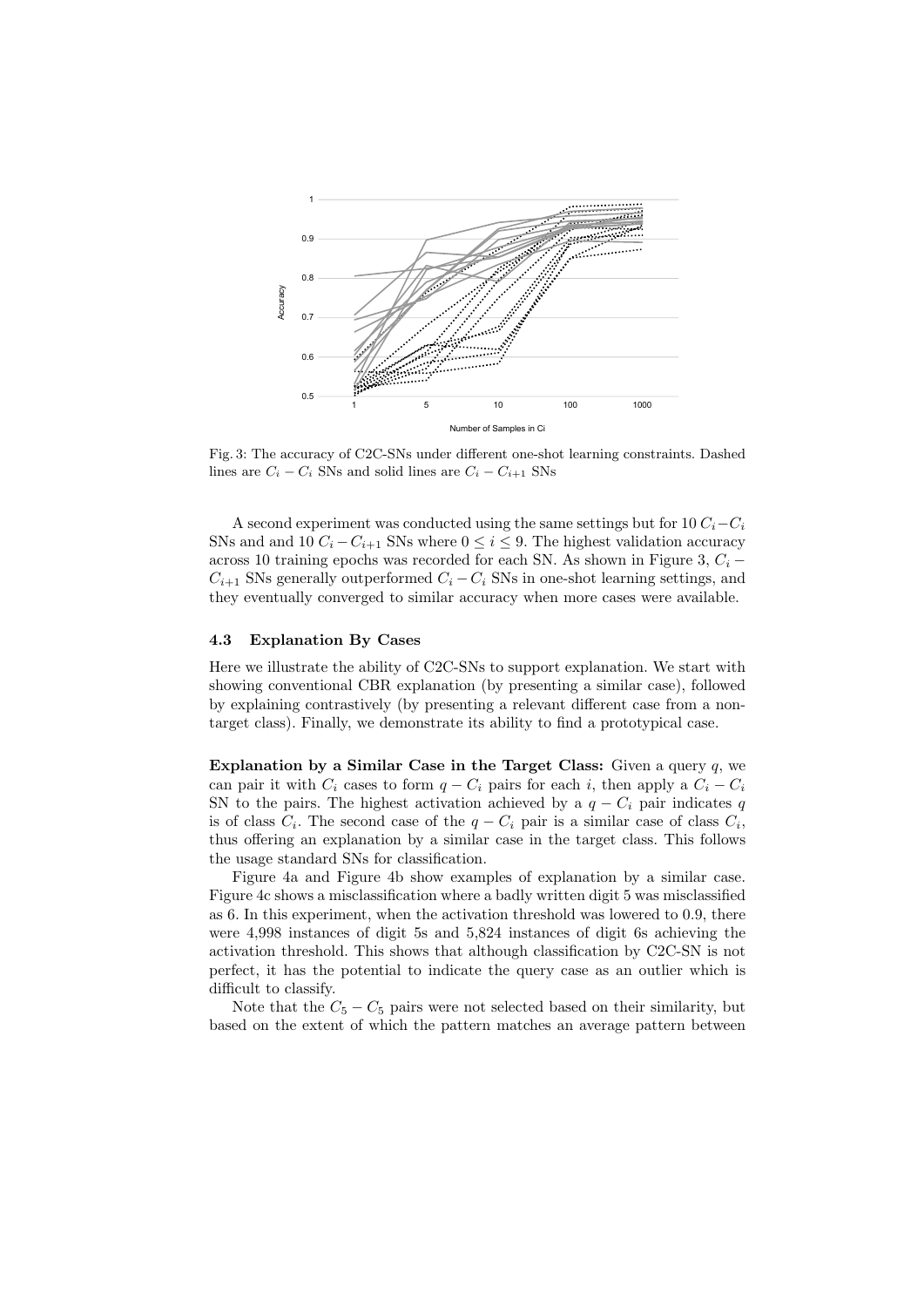

Fig. 4: The images of different 5s (top), and their paired cases (bottom) achieving highest activation in  $C_i - C_i$  SNs



Fig. 5: The images of a single 5 (top), and its paired cases (bottom) achieving highest activation in  $C_i - C_j$  SNs

two digit 5s. The second cases of  $C_5 - C_5$  pairs in Figure 4a and 4b were not necessarily the most similar cases in terms of surface features.

Explanation by a Different Case in the Non-target Class Given a query q, for each i and j  $(i \neq j)$ , we can pair q with  $C_j$  cases to form  $q - C_j$  pairs, and then use a  $C_i - C_j$  SN on the pairs. The highest activation of a  $C_i - C_j$  SN achieved by a  $q - C_j$  pair suggests q is of class  $C_i$ . In this scenario, the second case of the  $q - C_j$  pair is not a similar case, because it is of class  $C_j$  instead of class  $C_i$ . Each  $q - C_j$  pair provides an explanation with a contrastive argument.

In this experiment, the top row of Figure 5 shows the query  $q$ , a digit 5. The bottom row of Figure 5 shows the paired cases in digit 3s, 6s, and 8s achieving the highest activation.

The second cases of the high-activation  $q - C_j$  pairs are often not the most standard  $C_j$  cases, but rather the  $C_j$  cases that magnify the difference between  $C_i$  and  $C_j$  when they are compared to the query q. For example: (1) In Figure 5a,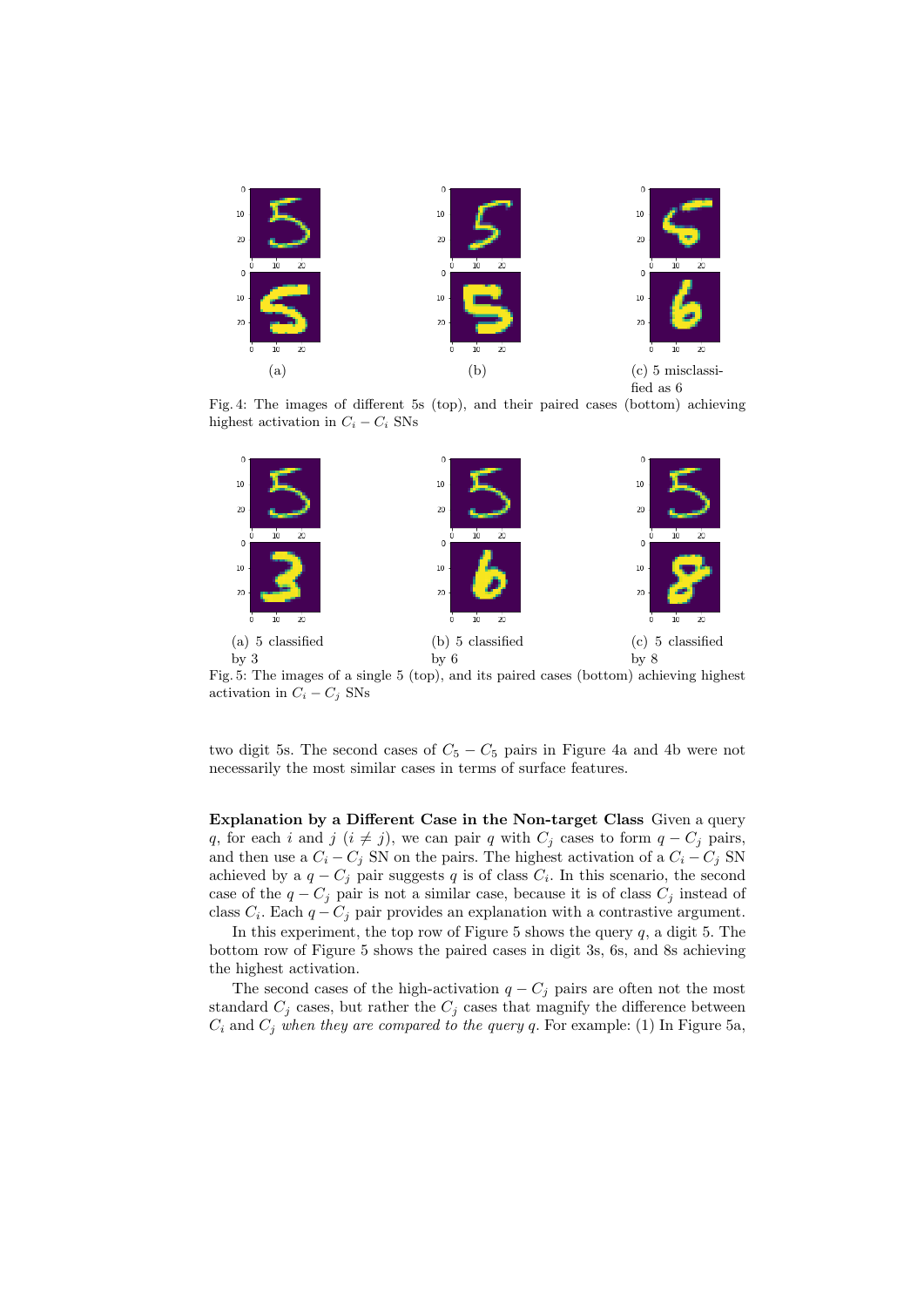

Fig. 6: The most and least prototypical cases found from C2C-SNs. Top: prototypical cases; Middle: least prototypical cases; Bottom: average of cases

the digit 3 has a large upper curve in the top right portion; (2) In Figure 5b, the digit 6 has no horizontal bar in the top portion and no sharp turn in the top left portion; (3) In Figure 5c, the digit 8 is large in the upper portion but small in the lower portion. These features are observable in  $C_j$  ( $j = 3, 6, 8$ ) but not usual in  $C_5$ . These features are also not present in the specific digit 5 in the pairs. Therefore the  $C_5 - C_j$  pairs exemplify the  $C_5 - C_j$  patterns.

# 4.4 Finding Prototypical Cases

A prototypical case is a case that best represents a class. Traditional machine learning methods find a prototypical case by clustering algorithms that find the center, or the average of cases of a class.

A  $C_i - C_i$  SN can find a prototypical case  $a_i$  in  $C_i$  by finding the case with the highest average score in all  $C_i - C_i$  pairs. A prototypical case of class  $C_i$ thus represents the center of the intra-class pattern of class  $C_i$ . In addition, a  $C_i - C_j$  SN can find a prototypical case in  $C_i$  by finding the case  $b_i$  with the highest average score in all  $C_i - C_j$  pairs. The prototypical case  $b_i$  represents the inter-class pattern of  $C_i - C_j$ , instead of the intra-class pattern of class  $C_i$ .

A  $C_i - C_j$  SN can also be used to find the least prototypical case, the case achieving the lowest average score in all  $C_i - C_j$  pairs.

Figure 6 illustrates the prototypical cases found in multiple C2C-SNs. Figure 6a shows the most and the least prototypical 5s and 6s in the  $C_5-C_6$  pattern. Figure 6b and 6c show the most and least prototypical 5s and 6s respectively in the  $C_5 - C_5$  pattern and the  $C_6 - C_6$  pattern. We observe:

- A prototypical case in a intra-class pattern is not necessarily close to the average case, as shown in Figure 6b and 6c.
- The least prototypical cases are outliers that do not conform to a C2C pattern. In the  $C_5 - C_6$  pattern, intuitively, distinctive features are the upper left of the digit being a sharp bend (for digit 5s) or a curve (for digit 6s).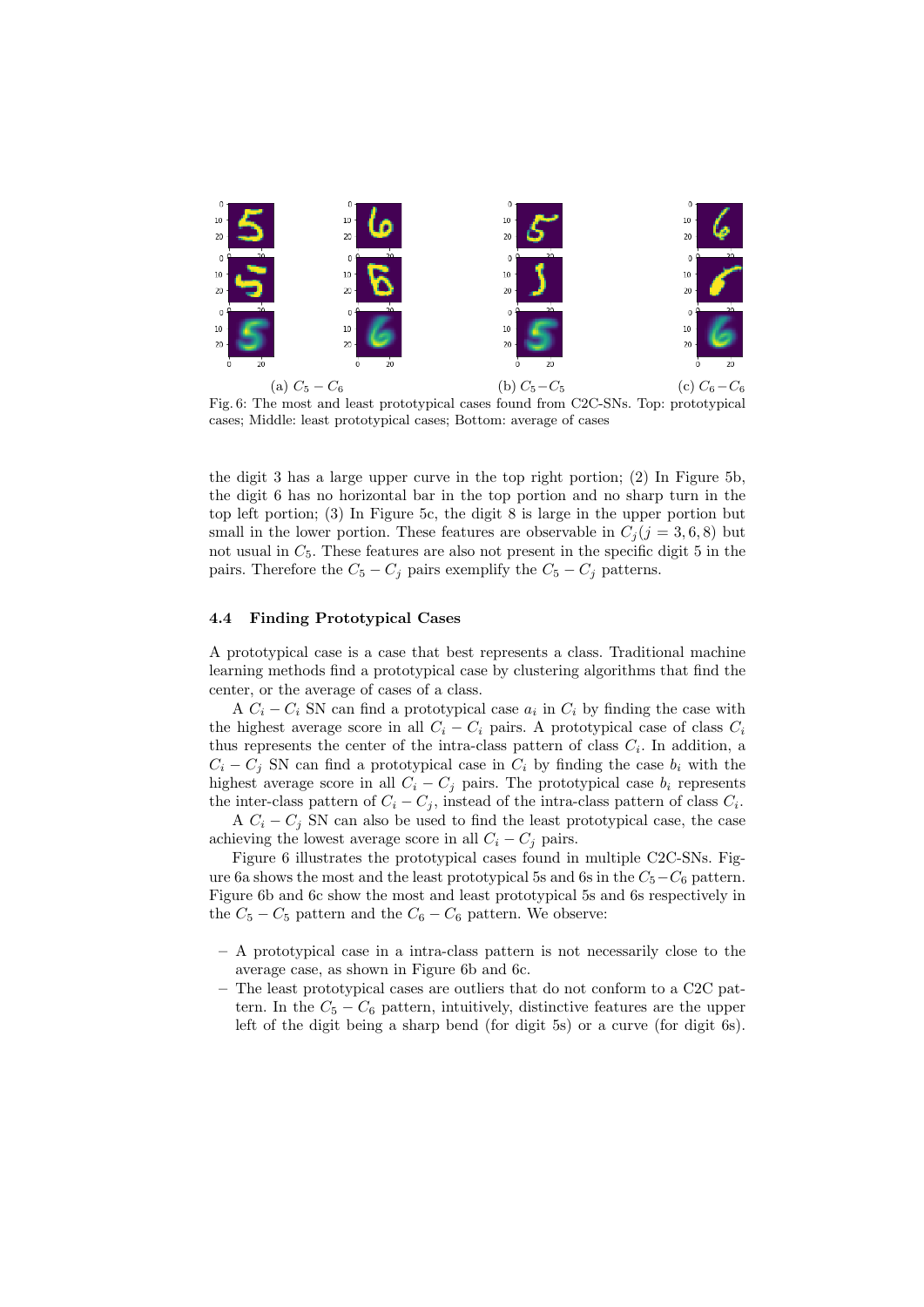Figure 6a shows that the least prototypical 5 and 6 lack the corresponding features.

– The prototypical cases for the same class found from different C2C-SNs are not necessarily alike, because they are representing prototypes in different patterns. The same applies to the least prototypical cases.

To further illustrate the last point above, Figure 7 shows the prototypical cases in every class found from all C2C patterns. For reasons of efficiency, 1,000 samples from every class were used to assemble the case pairs. An entry on *i*th row and jth column shows the prototypical  $C_i$  case in the  $C_i - C_j$  pattern. The diagonals are intra-class prototypes while the rest are inter-class prototypes.



Fig. 7: The prototype matrix. A entry at (i,j) indicates the prototypical  $C_i$  case in the  $C_i - C_j$  pattern

## 4.5 Using Prototypical Cases in Classification of a Case

A  $C_i - C_j$  SN has two prototypical cases, one for  $C_i$  and one for  $C_j$ . Instead of pairing the query with each case, the CBR system can classify a query case by pairing the query with prototypical cases of C2C-SNs and finding the highest activation pairs.

For reasons of efficiency, a prototypical case for  $C_i$  in the  $C_i - C_j$  pattern is found among pairs made from  $n C_i$  cases and  $n C_j$  cases. When  $n = 300$ , the number of pairs for training one C2C-SN is  $n^2 = 90,000$ . A query q is paired with the prototypical  $C_i$  case of the  $C_i-C_j$  pattern, for every i and j. The  $C_i-q$ pair with the highest activation is used for classification. The C2C-SN achieved an accuracy of 92.6%.

In Section 4.3, a digit 5 misclassified as a digit 6 is shown in Figure 4c. This pair actually achieved the highest activation possible, 1.0, in the  $C_6 - C_6$  SN.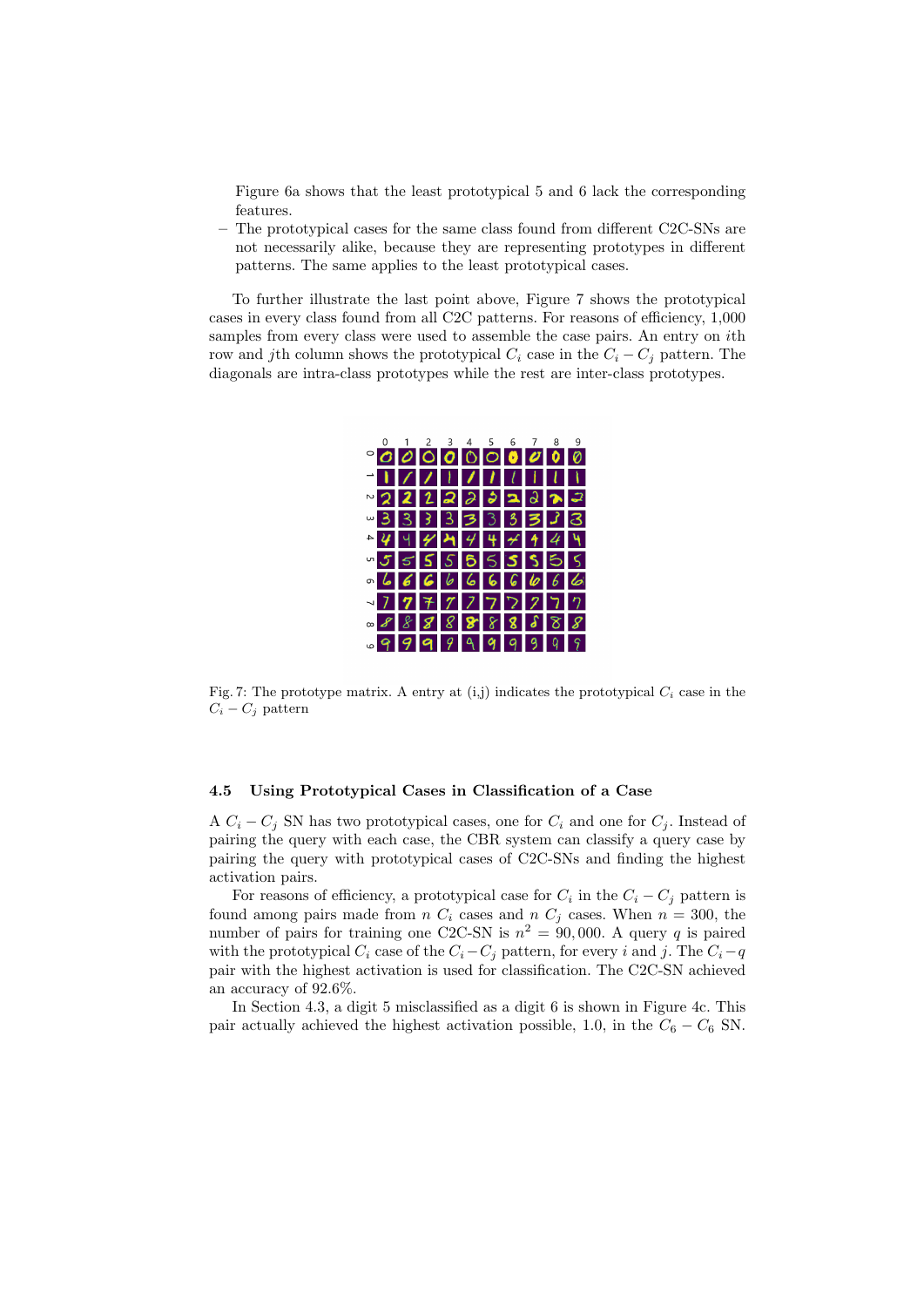Table 2: Pair Accuracy for the Fashion MNIST Dataset

| i≡l∩                                                                      |  |  |  |  |  |
|---------------------------------------------------------------------------|--|--|--|--|--|
| $C_i - C_i$ SN $ 0.931 0.976 0.894 0.954 0.895 0.958 0.839 0.979 0.975 $  |  |  |  |  |  |
| $ C_i - C_{i+1}$ SN 0.954 0.934 0.922 0.923 0.943 0.799 0.903 0.976 0.971 |  |  |  |  |  |

Even though the correct classification pairs achieved high scores, a certain misclassification pair achieved the maximum score. To remediate this issue, instead of finding the maximum activation pair, we changed the algorithm to have the pairs vote, where each  $C_i - q$  pair for the  $C_i - C_j$  pattern with activation > 0.5 counts as one vote for the class  $C_j$ . This algorithm improved the accuracy to 94.23%. In addition, 98.37% of the test cases' true labels were within the top two votes.

Note that the classification accuracy for cases is different from the pair accuracy from Section 4.1. In comparison, the standard SN performing case classification by finding the highest activation pair achieves an accuracy of 96.9%; A neural network using the same structure of the upper layers of the C2C-SN and a final classification layer achieved an accuracy of 98.31%.

Last, we note that we built C2C-SN on a simple SN implementation with only dense layers. Preprocessing techniques such as deskewing, noise removal, blurring, and other layers like convolutional layers and pooling layers may be easily applied and could further improve performance. However, such refinements are not the focus of this paper.

## 5 Additional Results and Future Directions

To assess the performances of the models on a second dataset, experiments were conducted on the Fashion MNIST dataset, which contains images of 10 types of clothing [21]. On this dataset the standard SN achieves pair accuracy of 91.6% and case accuracy of 87.4%. The C2C-SNs pair accuracies are shown in Table 2. Using prototype voting the C2C-SNs achieve case accuracy of 84.2%, and 95.0% within top two votes.

The C2C-SN approach achieves good accuracy in the classification of pairs, and offers a new perspective for explanations and prototypical cases. However, its classification accuracy for cases does not equal existing techniques. It would be interesting to explore ensemble methods to unify all C2C-SNs for the purpose of case classification.

One future direction concerns applying C2C-SNs for outlier detection. When the C2C-SNs agree with each other, the prediction is of a single class. However, when C2C-SNs disagree, the result is a set of votes for multiple classes. Such disagreements may suggest outliers. Moreover, the votes may be used as attributes to describe unseen classes for zero-shot learning.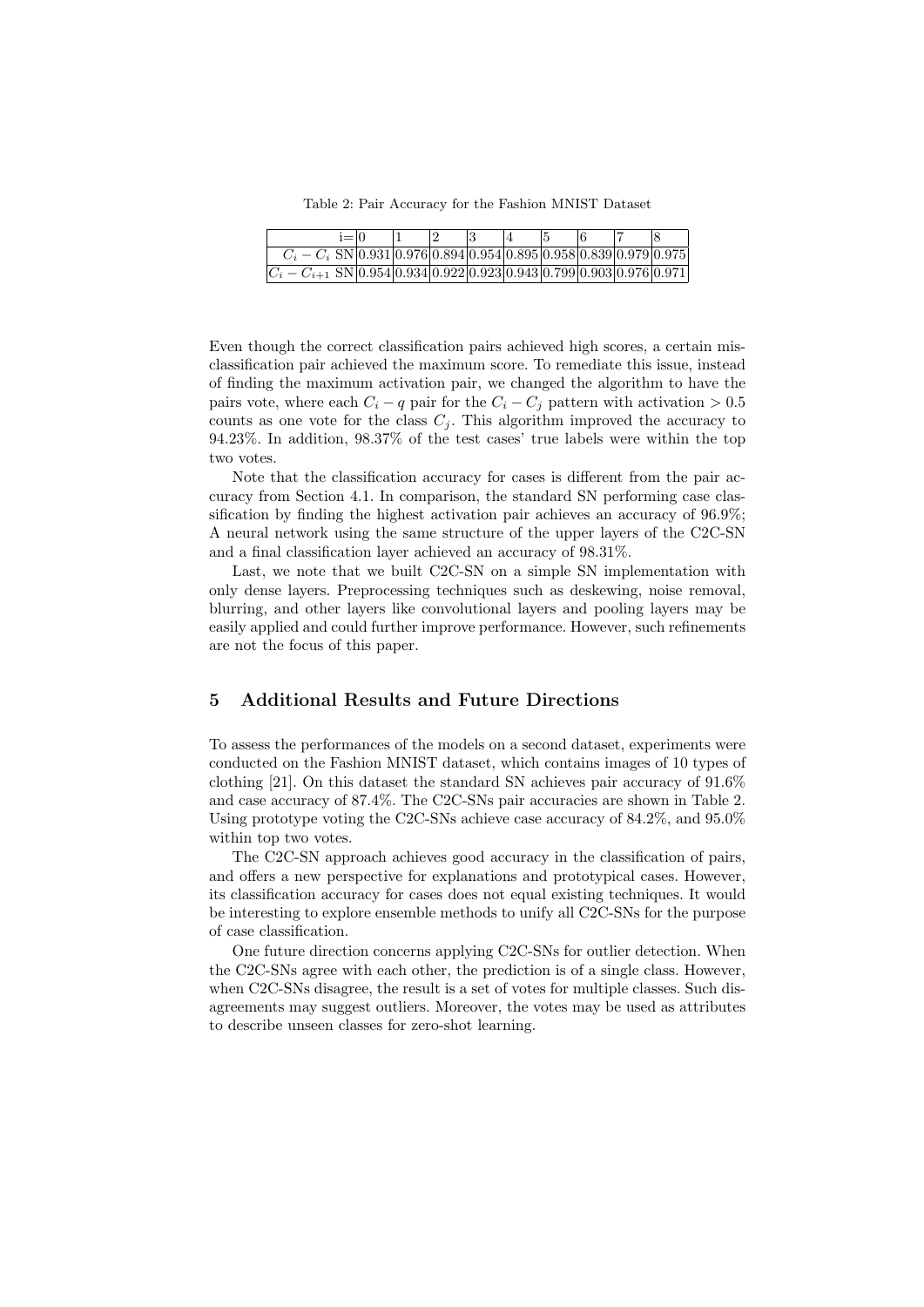# 6 Conclusion

Traditional classification methods focus on learning and reasoning from information about the hidden patterns within a class, in the context of all classes, or rely on similarities between individual cases. Similarity is a well studied topic, with difference often simply defined as the complement of a similarity measure. However, differences between classes can be exploited in novel ways. This paper has argued for the potential of learning about inter-class patterns for classification. In service of this goal, it has shown how a standard siamese network design can be converted into a C2C-SN, by replacing the lower layers and re-purposing the network towards learning inter-class patterns. Experiments illustrated how the C2C-SN approach provides a novel method for classification, one-shot learning, explanation by contrastive cases, and finding prototypes.

Acknowledgment: This material is based upon work supported in part by the Department of the Navy, Office of Naval Research under award number N00014- 19-1-2655.

## References

- 1. Ashley, K., Rissland, E.: Compare and contrast, a test of expertise. In: Proceedings of the Sixth Annual National Conference on Artificial Intelligence. pp. 273–284. AAAI, Morgan Kaufmann, San Mateo, CA (1987)
- 2. Bareiss, R.: Exemplar-Based Knowledge Acquisition: A Unified Approach to Concept Representation, Classification, and Learning. Academic Press, San Diego (1989)
- 3. Bromley, J., Bentz, J.W., Bottou, L., Guyon, .I., LeCun, Y., Moore, C., Sackinger, E..u., Shah, R.: Signature verification using a siamese time delay neural network. International Journal of Pattern Recognition and Artificial Intelligence 7(04), 669– 688 (1993)
- 4. Bromley, J., Guyon, I., LeCun, Y., Säckinger, E., Shah, R.: Signature verification using a "siamese" time delay neural network. In: Proceedings of the 6th International Conference on Neural Information Processing Systems. pp. 737–744. NIPS'93, Morgan Kaufmann Publishers Inc., San Francisco, CA, USA (1993)
- 5. Chollet, F., et al.: Mnist siamese (2015), code retrieved from keras.io, https:// keras.io/examples/mnist\_siamese/
- 6. Cunningham, P., Doyle, D., Loughrey, J.: An evaluation of the usefulness of casebased explanation. In: Case-Based Reasoning Research and Development, ICCBR-03. pp. 122–130. Springer-Verlag, Berlin (2003)
- 7. Doyle, D., Cunningham, P., Bridge, D., Rahman, Y.: Explanation oriented retrieval. In: Funk, P., González Calero, P.A. (eds.) Advances in Case-Based Reasoning. pp. 157–168. Springer Berlin Heidelberg, Berlin, Heidelberg (2004)
- 8. Gunning, D., Aha, D.W.: DARPA's explainable artificial intelligence program. AI Magazine 40(2), 44–58 (Summer 2019)
- 9. Hadsell, R., Chopra, S., LeCun, Y.: Dimensionality reduction by learning an invariant mapping. In: Proceedings of the 2006 IEEE Computer Society Conference on Computer Vision and Pattern Recognition - Volume 2. p. 17351742. CVPR 06, IEEE Computer Society, USA (2006)